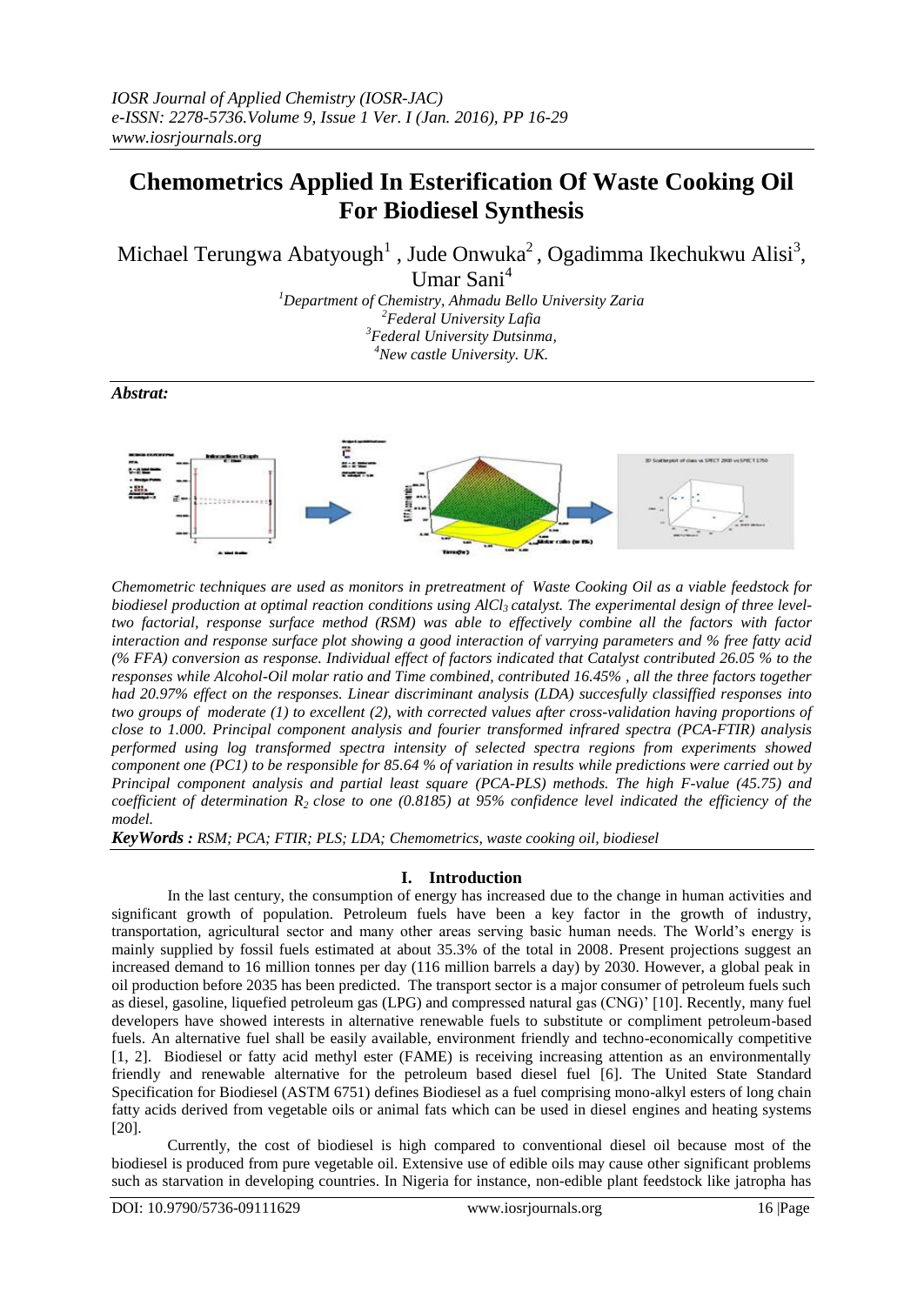been widely used in biodiesel production due to its low cultivation cost, and high oil yield. Current Estimated Oil Reserve in Nigeria is 35.9 billion barrels with natural daily production capacity of 2.7 million barrels of Crude Oil Gas is estimated at 185 trillion cubic feet of proven reserve as at (- OGJ). The 35.9 billion barrels of oil in reserve will be depleted by  $30 - 36$  years period, these gave rise to the Nigeria biofuel policy and incentives released in 2007 with the aim of spurring a vibrant bioenergy sector [22, 2]. By 2020, the projected peak of biofuel production would require about  $500,000$ ha ~ 2% of the arable land (33million ha) in Nigeria [30]. However, the cost of biodiesel can be reduced by using low cost feedstock such as animal fat and waste cooking oil. The term "waste cooking oil" (WCO) refers to vegetable oil which has been used in food production and which is no longer viable for its intended use. The use of waste cooking oil as feedstock reduces biodiesel production cost by about 60– 70% because the feedstock cost constitutes approximately 70–95% of the overall biodiesel production cost. It is reported that the prices of biodiesel will be reduced approximately to the half with the use of low cost feedstock [9, 13, 21, 34, 4]. However it would need to undergo a pre-treatment via esterification process before it could be used successfully in transesterification. This is due to their high free fatty acid (FFA) levels, which result in two major problems: (1) The catalyst is consumed resulting in either an increased catalyst concentration -and therefore higher chemical costs - or an incomplete or failed reaction (2) The reaction between the fatty acid molecule and catalyst creates soaps which manifest themselves as impurities in the biodiesel and must be washed out [19]. Free fatty acids are always present in oils, however mass concentrations above 4% will generate more soap than can be dealt with reasonably in a conventional catalyzed reaction and will prevent the reaction from going to completion in almost all cases [29]. Although transesterification is currently the best alternative for methyl ester production, the high free fatty acid present in waste cooking oil is still a problem and the esterification process still needs to be optimized, because some factors influence this reaction, such as catalyst type, alcohol type, molar alcohol/oil ratio, temperature, purity of the reagents, presence of water and amount of free fatty acids [25]. Several methods have been used to evaluate the quality of the process for biodiesel production, such as gas chromatography (GC) [20], high-performance liquid chromatography (HPLC) [28] and nuclear magnetic resonance (NMR) [14]. Furthermore, a Viscometer [11], Near Infrared Spectroscopy (NIR) and a multivariate approach [27], Fourier-Transformed Infrared (FTIR) Spectroscopy [32], Size Exclusion Chromatography (SEC) [5], Ultrasonic Measurement [8] and Fiber-Optic Near Infrared Spectroscopy with Correlation to 1H Nuclear Magnetic Resonance Spectroscopy NMR [15] are some of the many analytical procedures developed to determine the composition of reaction mixtures during transesterification. There is therefore every need to properly evaluate, classify and quantify free fatty acids in esterified waste cooking oils using Chemometric tools before they are tranesterified to biodiesel. Chemometric techniques applied in this process would validate theoretically experimental findings.

Chemometric techniques in recent times has enabled modeling and optimization of single and multivariate reactions simultaneously, with cross-validated data presented in an easy to understand pictorial representations. Experimental design suggests a possible number of reactions among selected parameters therefore reducing total number of experiments to be carried out with expected outcomes while the Response Surface Methodology (RSM) modeling is used for determining optimal conditions for multivarite systems and individual and combined effect of factor interaction, it is considered an efficient technique for process evaluation. [17] experimental design analysis is useful in the solution for many types of industrial problems. A recent work Mbah G.O *et al* 2013 used it to check for factor interaction in biodiesel production from used soy oil. Multivariate methods using principal component regression (PCR), partial least square (PLS) and neural network (NN), have also been used to quantify biodiesel blends. [23] in addition to that, PCR and PLS regression were used to determine water and methanol in biodiesel samples with smaller validation and prediction errors. In association with chemometric tools such as principal component analysis (PCA) or hierarchical cluster analysis (HCA) methods, vibrational spectroscopy provides both qualitative and quantitative information [7] The advantage of using principal components scores from PCA is that such a method displays the clustering information of chemical species from multiple wavebands [16]. Spectroscopic analysis with preprocessing techniques for the application of principal component analysis (PCA) and hierarchical cluster analysis (HCA) were used in this study to evaluate the infrared spectra of biodiesel and the reaction conditions for biodiesel production with high conversion using experimental factorial design. Samples analyzed by HATR/FTIR with PCA or HCA were compared with the conversion degree determined by gas chromatography analysis. Spectrofluorimetry is an analytical technique with attractive advantages because of its simplicity, rapidity, sensitivity, and selectivity. This technique, together with multivariate analysis (PCA) and Linear discriminant Analysis(LDA) was used to identify the addition of non transesterified residual vegetable oil, instead of biodiesel, to diesel oil. Also, spectrofluorimetry associated with Partial Least Square (PLS) has been used to determine the oxidation stability, concentration, viscosity and specific gravity of biodiesel-diesel blends. A method and a device sensor were developed to monitor the quality in process for the production of fuels using spectrofluorimetry total 3D and PCA. In this work, an analytical procedure was developed to monitor the esterification of waste cooking oil using spectroscopic techniques combined with Partial Least Squares (PLS)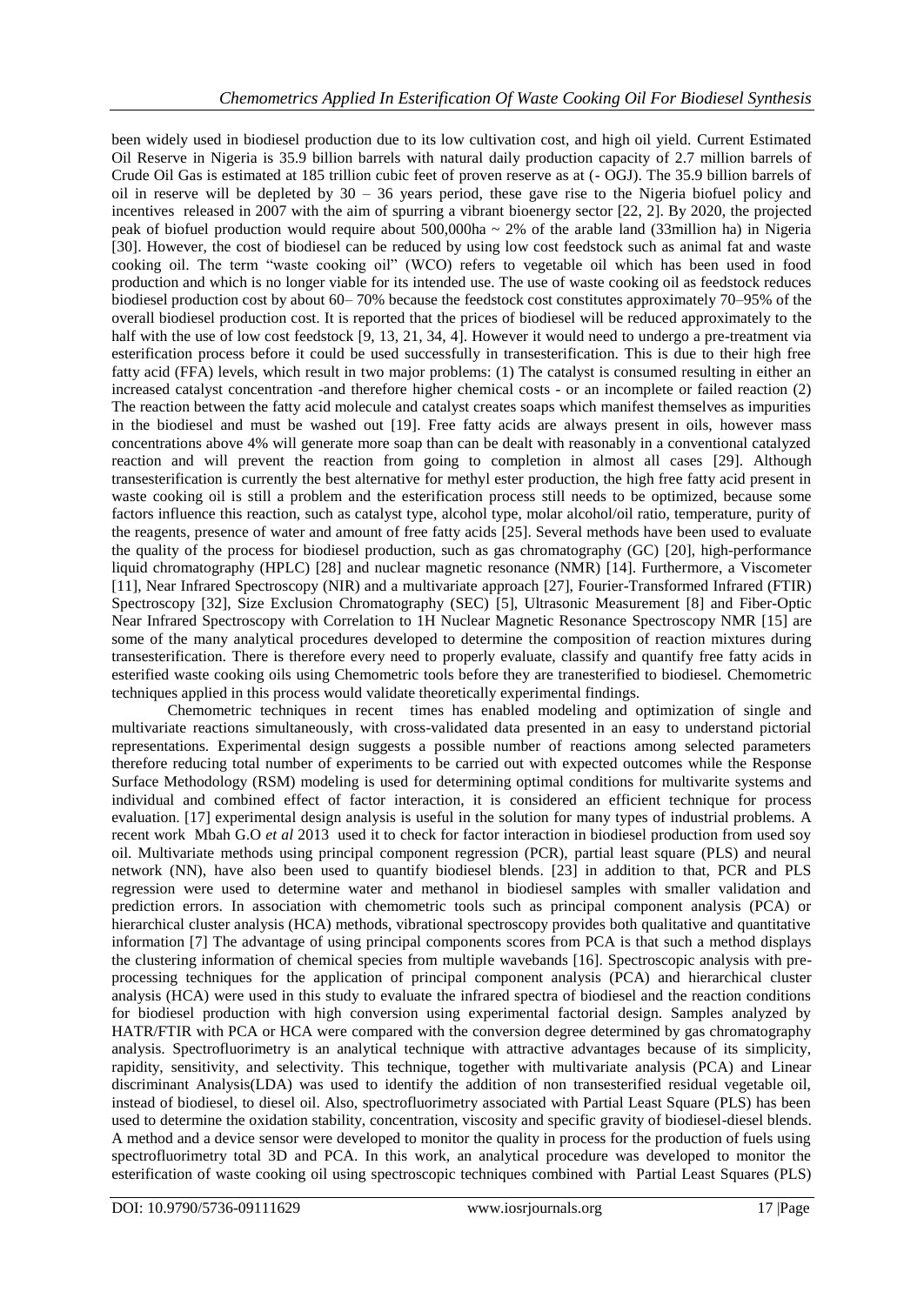regression, Linear discriminant analysis (LDA), Response surface methodology (RSM) and Principal component analysis (PCA) for the optimization of biodiesel production.

## **II. Experimental Section**

## **2.1 Materials and Methods**

Waste cooking oil (WCO) was obtained from different restaurants and pretreated by removing trace impurities while heating to remove residual moisture, physical and chemical properties of the oil was analysed by the following methods: Acid value (ASTM – D 974(00), Saponification value (ASTM - D 5558-95), Density ASTM method D – 1298 – (99), Moisture and Sediment (ASTM D2709 – 96) and Viscosity. Esterification of waste cooking oil was carried out by Aluminium Chloride catalyzed methanolysis with process parameters as shown in Table 3.

#### **2.***2* **Spectroscopic Characterization of Waste Cooking Oil**

The FTIR analysis was carried out to investigate the position and presence of characteristic organic groups in the sample's structure, FTIR Analysis was carried out using KBr. The spectra were recorded on a Shimadzu Fourier Transform Infrared Spectrometer (FTIR) within spectra range of 400-4000cm<sup>-1</sup> with a resolution of 4cm<sup>-1</sup>. All spectra were presented without baseline correction or normalization. Gas chromatography mass-spectrophotometer (GC-MS) a combination of two techniques used for separating the components in the mixtures was used to profile the esters in the waste cooking oil.

#### **2.3 Chemometric Analysis**

#### **2.3.1** *Response Surface Methodology (RSM)*

Experimental data generated using Design Expert statistical software (Stat-Ease Inc. USA) was analyzed via Response surface methodology (RSM) using a three factorial- two level design  $(3^2)$ . The response % free fatty acid conversion (% FFA) is initially fitted to the factors via multiple regressions. The quality of the fit is determined using the coefficient of determination  $(r^2)$  and analysis of variance (ANOVA). The sum of squares and % contribution for main and interaction factor effects is calculated and significant factors (main and interaction) are identified by ANOVA technique [3]. The quadratic response surface model is fitted to the Equation. [33]. In this experiment the factor interactions was the focus to determine the influence of factors interaction on esterifcation of waste cooking oil with the aim of reducing the free fatty acid level.

#### **2.3.2 Multivariate Analysis**

Multivariate chemometric analyses; principal component analysis and partial least square regression analysis (PCA-PLS) were carried out to monitor the % free fatty acid conversion of the esterification process through predictive analyses by comparing spectroscopic technique of fourier transformed infrared (FTIR) spectra with Titrimetric analysis and the variance and coefficient of determination noted. Most influential spectral region among selected regions is extracted and it's intensities for each experiment used in prediction.

#### **2.3.3 Linear Discriminant Analysis**

A linear discriminant Analysis was carried out to calssify and eliminate poorly converted fatty acid methyl esters (FAME) or poorly esterified samples, the % free fatty acid (% FFA) conversion of eight (8) esterification experiments was used as the training set of data, these is fitted into two groups of 1 (>80%) and 2 (<80%) from which the best free fatty acid conversion is deduced after cross-validation and correction of outliers. Correct classifications should give proportions of 1.000.

## **III. Results and Discussion**

## **3.1 Characterization of waste cooking oil**

Characterization was carried out to determine the physical and chemical properties of waste cooking oil And the results are shown in table 1. The FTIR Spectra of the waste cooking oil (WCO) indicated methylene group stretch and carboxylic acid group. Spectra is shown in figure 1. Table 2. Shows free fatty acids present in the waste cooking oil with the Gas Chromatography- Mass spectrometer shown in figure 2.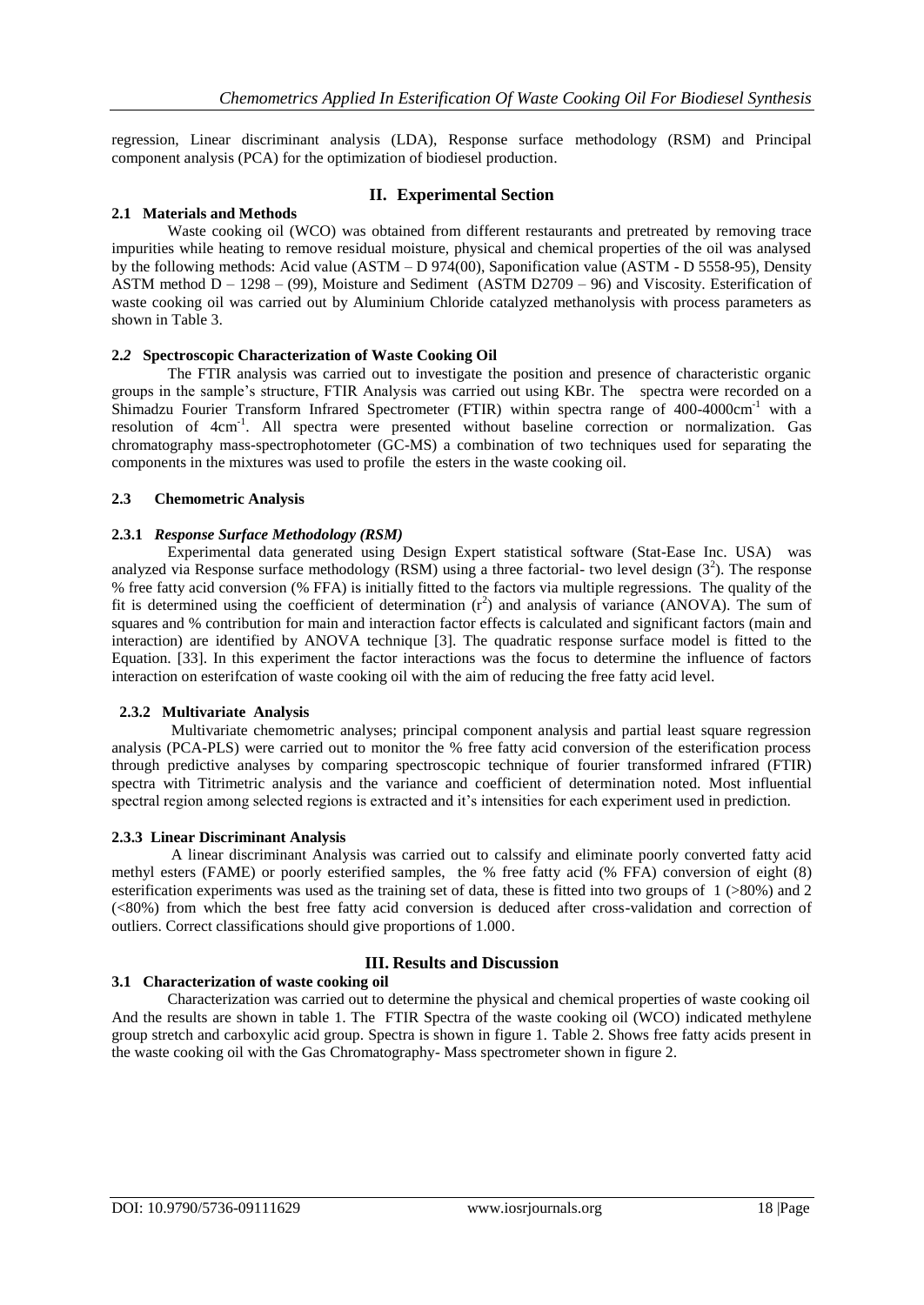|   | Parameter              | Value                    | Method                |
|---|------------------------|--------------------------|-----------------------|
|   | Acid value             | $3.8 \text{ mgKOH/g}$    | (ASTM – D 974(00))    |
|   | Density                | $0.89$ g/cm <sup>3</sup> | $(ASTM - D1298 - 99)$ |
|   | Viscosity              | $18.6$ mm <sup>2</sup>   | (ASTM D 445-97)       |
|   | Moisture and sediment  | $3.6\%$                  | (ASTM D2709 – 96)     |
| ٠ | Saturated fatty acid   | 52.36 %                  |                       |
|   | Unsaturated fatty acid | 41.95 %                  |                       |

 **Table 1 Physical and Chemical Properties of Waste Cooking Oil**  Parameter **Value** Value Method



| <b>Methyl Ester</b>                  | <b>Percentage Free Fatty Acid</b> |
|--------------------------------------|-----------------------------------|
| Palmitic acid methyl ester (C16:0)   | 42.50                             |
| Myristic acid methyl ester $(C14:0)$ | 0.86                              |
| Stearic acid methyl ester $(C18:0)$  | 9.00                              |
| Oleic acid methyl ester $(C18:1)$    | 39.85                             |
| Linoleic acid methyl ester $(18:2)$  | 2.10                              |

**Table 2. Free Fatty Acids present in Waste cooking oil**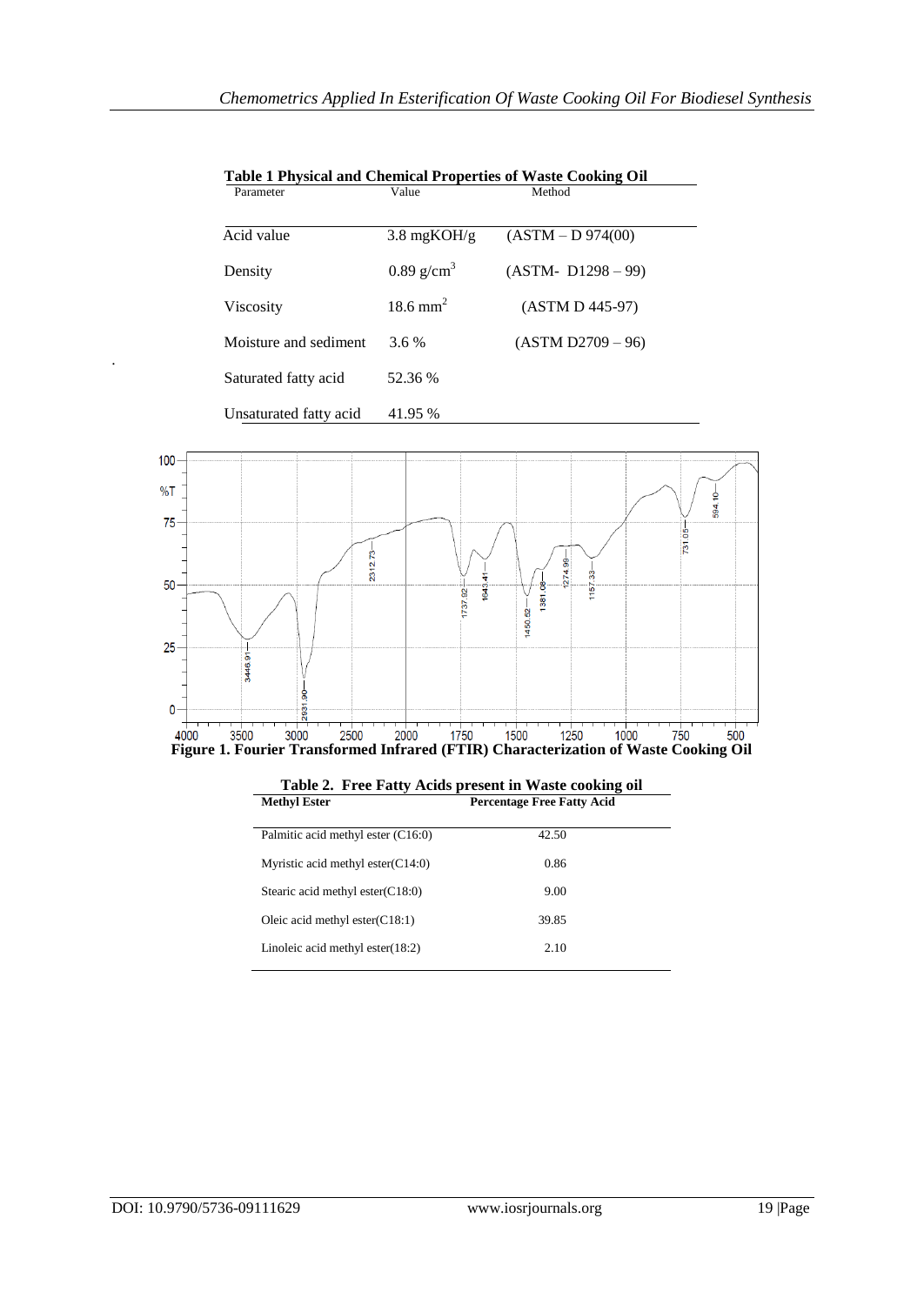

#### **3.2 Physicochemical Properties of Waste Cooking Oil**

The characterization of Waste cooking oil, both physical and chemical characteristics suggests it to be highly saturated. Hence the presence of high free fatty acids as observed in the Acid value of 3.8, free fatty acid profile indicates palmitic acid to be the highest saturated fatty acid while oleic acid having 39.85 is the highest mono-unsaturated fatty acid.with its high density and viscosity, the waste cooking oil will require to be pretreated via esterification before it can be transesterified into biodiesel.

#### **3.3 Factor Interaction and Response Surface Plots for Esterification Reaction**

The main effect interaction of factors is shown in table 4. and explains the contributions of individual factors and combined factors to the esterification process expressed as % conversion of free fatty acid. catalyst loading had the highest influence of 44.61% on %FFA conversion, interaction of methanol-oil molar ratio and reaction time and the interaction between catalyst load and reaction time had the same influence of 3.79% for the combined effect. The three factors interacting together had 30.98% while the lowest influence of 0.69% was for the interaction between catalyst loading and methanol-oil ratio. Generally the factors had a positive interaction and this accounts for the 94% high conversion on run seven (7) of the design of experiment.

| Run | Molar ratio | Catalyst $(wt\%)$ | Time (hr) | $%$ FFA<br>Conveersion |
|-----|-------------|-------------------|-----------|------------------------|
|     | 6.00        | 2.00              | 2.30      | 67                     |
| 2   | 6.00        | 5.00              | 1.00      | 71                     |
| 3   | 4.00        | 5.00              | 1.00      | 87                     |
| 4   | 4.00        | 5.00              | 2.30      | 83                     |
| 5   | 6.00        | 2.00              | 1.00      | 71                     |
| 6   | 4.00        | 2.00              | 2.30      | 79                     |
| 7   | 6.00        | 5.00              | 2.30      | 94                     |
| 8   | 4.00        | 2.00              | 1.00      | 70                     |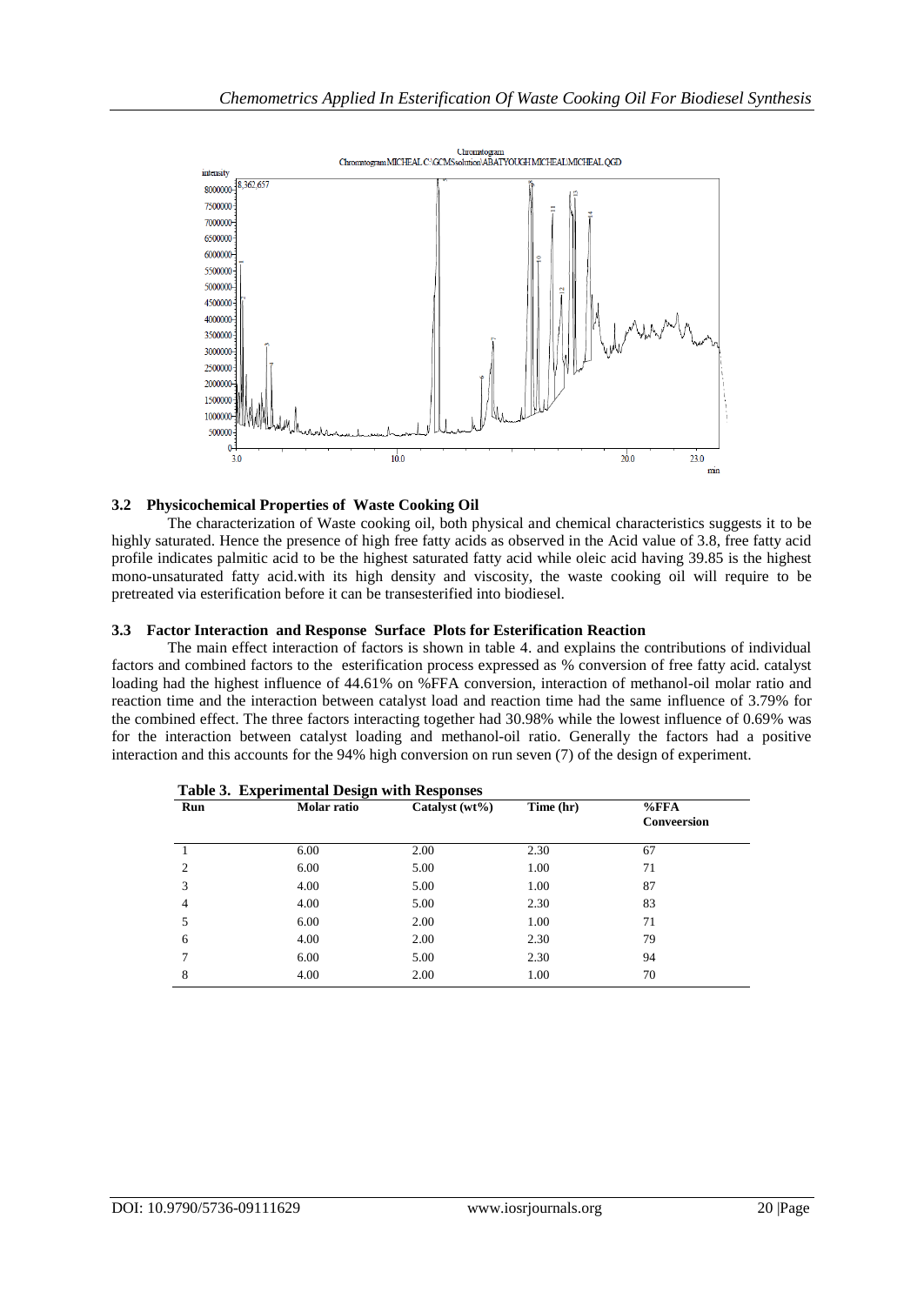|                    |               | Table 4. Main effect of factors interaction |             |
|--------------------|---------------|---------------------------------------------|-------------|
| Term               | <b>Effect</b> | SumSqr                                      | % Contribtn |
|                    |               |                                             |             |
| A-Molar ratio      | -4            | 32                                          | 4.9575      |
| <b>B</b> -catalyst | 12            | 288                                         | 44.6166     |
| <b>C-Time</b>      | 6             | 72                                          | 11.1541     |
| $\bf AB$           | 1.5           | 4.5                                         | 0.6971      |
| AC                 | 3.5           | 24.5                                        | 3.7955      |
| BC                 | 3.5           | 24.5                                        | 3.7955      |
| ABC                | 10            | <b>200</b>                                  | 30.9837     |

% FFA Conversion = 77.75 + 6.00 (B) + 3.00 (C) + 0.75 (A  $*$  B) + 1.75 (A  $*$  C) + 1.75 (B  $*$  C) + 5.00 (A  $*$  B  $*$  C)

 (1) Response surface plots of percentage free fatty acid (%FFA) conversion in Figure. 4 shows the interaction between methanol–oil molar ratio and reaction time with respect to %FFA conversion. The conversion is seen to increase significantly at initial time, but insignificant change was observed for reaction time above 1.65hr. Increasing the time to higher hours decreased fatty acid conversion, this might be due to more methanol dissolving in the glycerol phase when the reaction time increased. Theoretically, increasing reaction time enhanced the esterification reaction since at higher time mass transfer rates among the reactants accelerated as the molecules gained more kinetic energy, and collided more eventually leading to higher conversion in a shorter period [24]. The same trend was also reported by Elsheikh *et al*.2011 [12]. in esterification of crude palm oil using [BMIM][HSO4] to catalyze the reaction, as the conversion of FFAs remained virtually unchanged after reaction time of 2 h. However, there was slight decrease in the conversion after 6 h of reaction in this study. Leung *et al*. 2006. [18] mentioned that it was related to the reaction time, where prolonged time favoured the backward reaction (i.e. hydrolysis of esters), which reduced the conversion.

Response surface plot for interaction between catalyst loading and methanol-oil molar ratio on %FFA conversion is illustrated in Figure 6. The conversion increased rapidly exceeding 86% for molar ratio of 6.0 regardless of any catalyst loading. Catalyst loading of 2 wt% had the highest impact on acid conversion. However, the effect of water produced during the esterification reaction significantly affects the process which could be improved by water removal in the mixture continuously.

Similarly interactions between reaction time and catalyst load against conversion is shown in Figure 8. The conversion for higher catalyst load remained almost constant as the conversion did not exceed 60%. Lower catalyst loadings gave better conversions, about 70% conversion was attained at 2wt% catalyst load and varying time. However %FFA conversion increased exponentially with increasing time and attained 89% conversion. The cross validation plot of actual % FFA conversions Vs Predicted % FFA conversions is shown in figure shows a straight line graph passing through the origin signifying a good prediction by analysis.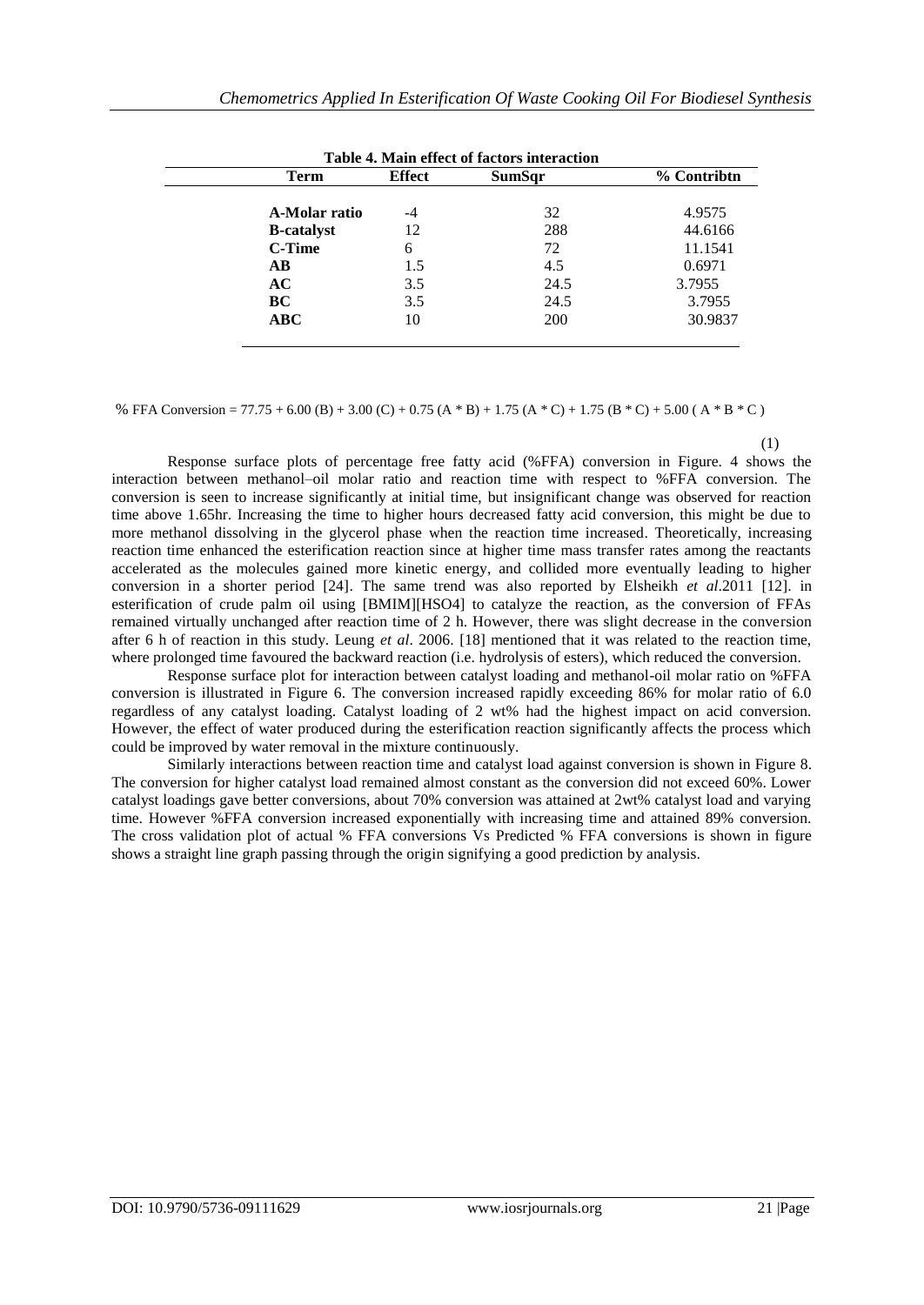

A: Mol Ratio

**Figure 3. Factor interaction between time and methanol-oil molar ratio against %FFA conversion**



**Figure 4. Response surface plot for factor interaction between time and molar ratio against %FFA conversion**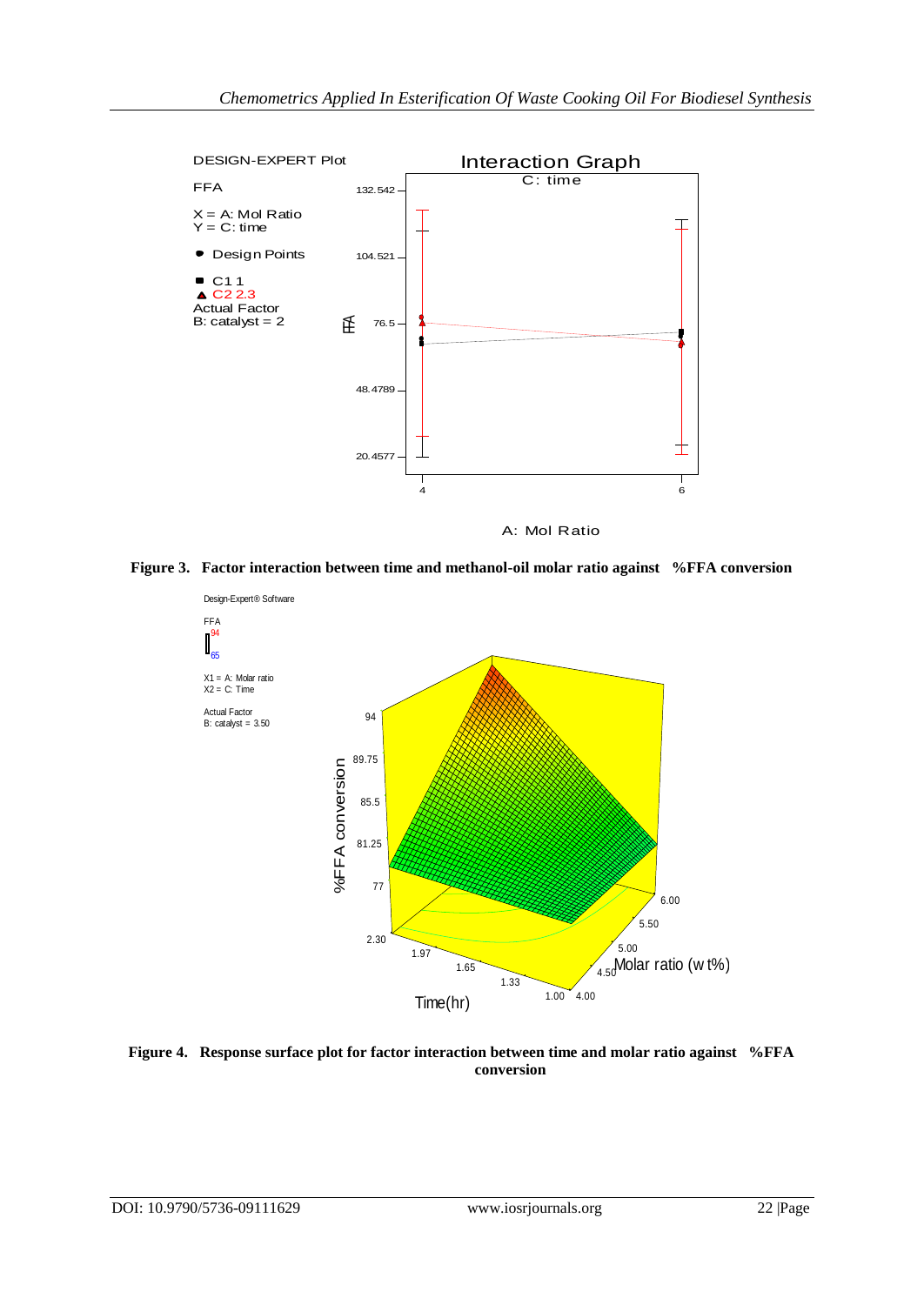

**Figure 5. Factor interaction between catalyst and methanol-oil molar ratio against %FFA Conversion**



**Figure 6. Response surface plot for factor interaction between catalyst and molar ratio against %FFA Conversion**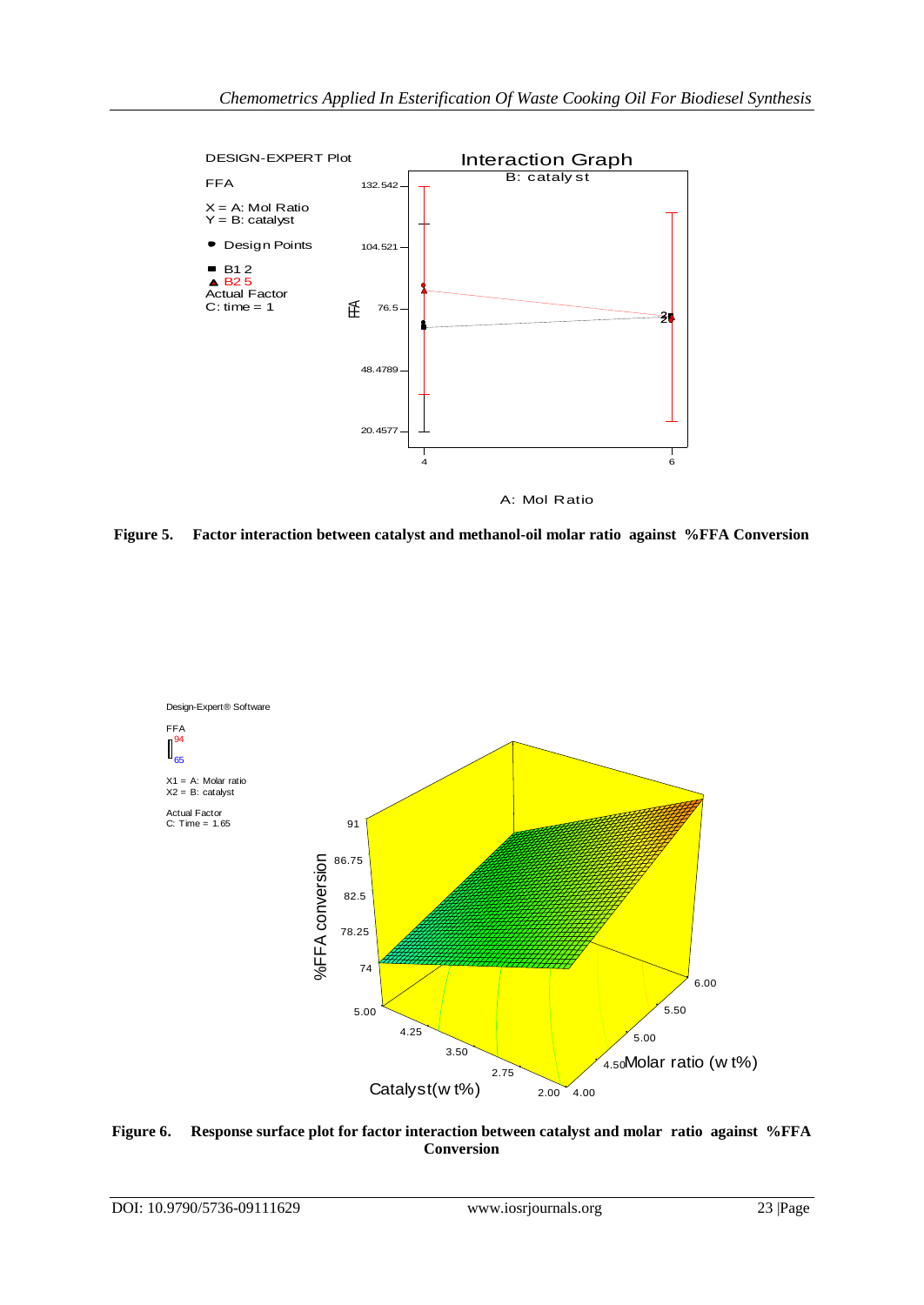

B: cataly st

**Figure 7. Factor interaction between time and catalyst against %FFA Conversion**



**Figure 8. Response surface plot for factor interaction between time and catalyst against %FFA Conversion**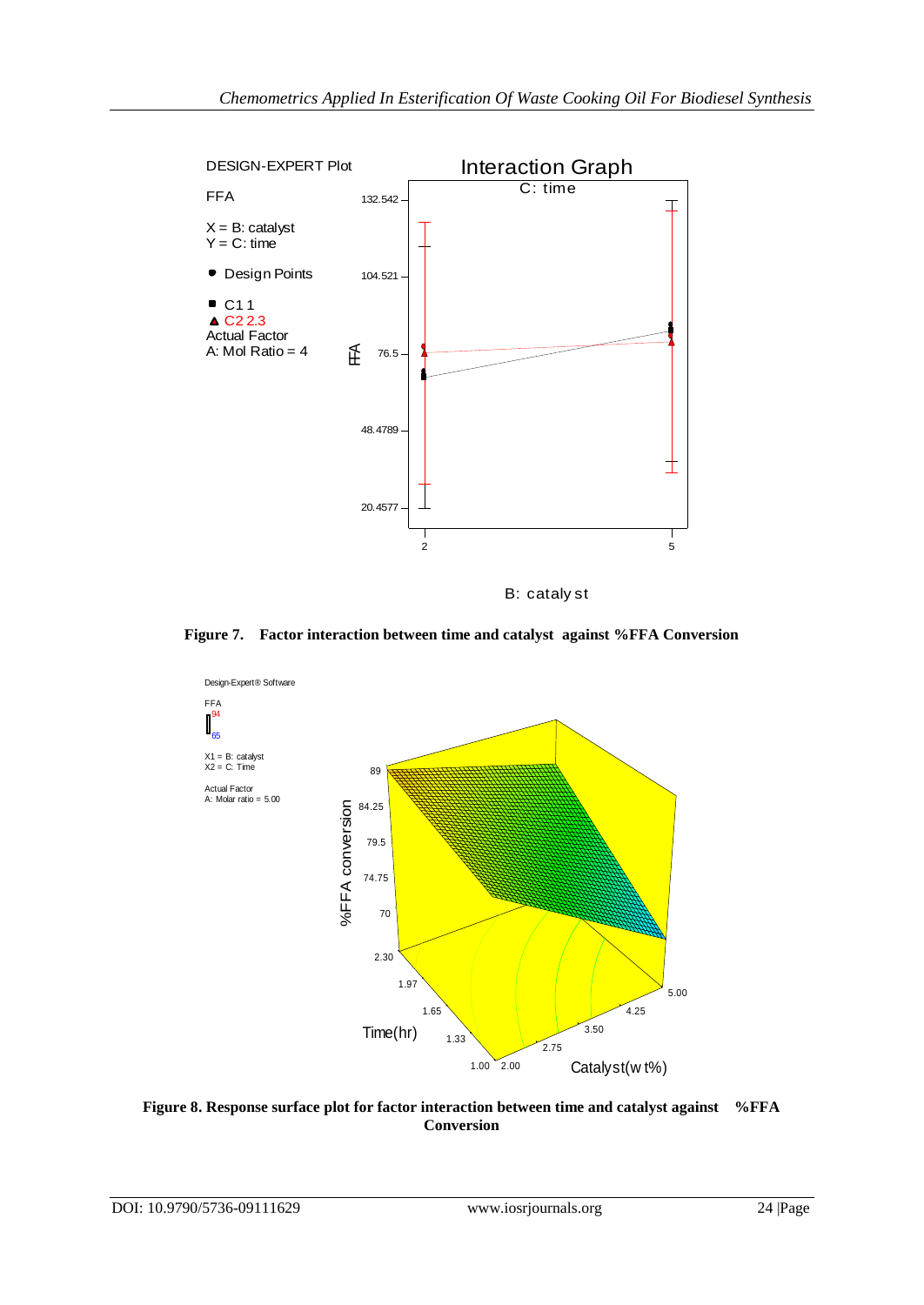

**Figure 9. Plot of Actual % FFA conversions Vs Predicted % FFA conversions**

## **3.4 Discriminant Analysis Classification of experimental Responses**

Linear Discriminant Analysis (LDA) classification of experimental responses from the esterified waste cooking oil is shown in table 4. figure 9. shows 3D grouping of classes as scatter plots.

|          |                                                  | Original<br><b>Values</b> |       | <b>Validated values</b>         | <b>Cross</b> | <b>Corrected</b><br><b>Values</b> |       |
|----------|--------------------------------------------------|---------------------------|-------|---------------------------------|--------------|-----------------------------------|-------|
|          |                                                  | (1)                       | (2)   | (1)                             | (2)          | $\bf(1)$                          | (2)   |
| Original | Total N                                          | 3.0                       | 5.0   | 3.0                             | 5.0          | 2.0                               | 6.0   |
|          | N Correct                                        | 3.0                       | 5.0   | 2.0                             | 5.0          | 2.0                               | 6.0   |
|          | Misclassified                                    | 0.0                       | 0.0   | 1.0                             | 0.0          | 0.0                               | 0.0   |
|          | Proportion                                       | 1.000                     | 1.000 | 0.667                           | 1.000        | 1.000                             | 1.000 |
|          |                                                  |                           |       | <b>Squared distance</b> 11.2356 |              | Squared distance 13.2410          |       |
|          | <b>MODEL</b> (1)= $-15.125$ ( $-0.310$ ) (0.705) |                           |       |                                 |              | $(1)$ = -14.438 (0.291) (0.119)   |       |
|          | $(2) = -2.313 (-0.115) (0.270)$                  |                           |       |                                 |              | $(2) = -1.877(0.039)(0.096)$      |       |

| Table 5. Linear Discriminant Analysis Classiffication of esters %Free Fatty Acid methyl Conversion |  |  |
|----------------------------------------------------------------------------------------------------|--|--|
|----------------------------------------------------------------------------------------------------|--|--|

The LDA model was built by assigning *y*-values 0 and 1 to samples in the 2900cm<sup>-1</sup> and 1750cm<sup>-1</sup> classes as recommended by the principal component analysis of the spectra which showed these two spectra to have the highest factor loadings of 0.931 and 0.940 respectively. In the classification stage, a threshold value of 8.0 was adopted to discriminate the two classes. All samples in the training and cross- validation sets were correctly classified, meaning no false positives or false negatives were obtained. After Cross validation, previously predicted 100% correct classification in the Original set failed to pass as actually only 66.7% was predicted correctly. Removal of outliers gave the Corrected set a cross validated 100% correct classification. Only experiments three (3) and seven (7) where excellently converted, all others converted moderately. Figure 10. shows the classifications, moderate conversions are seen to be more drawn towards the 2.0 axis while excellent conversions held back to the 1.0 axis. The Linear Discriminant Analysis (LDA) models would be said to have provided accuracy, sensitivity and specificity rates of 100% for the validation and test sets.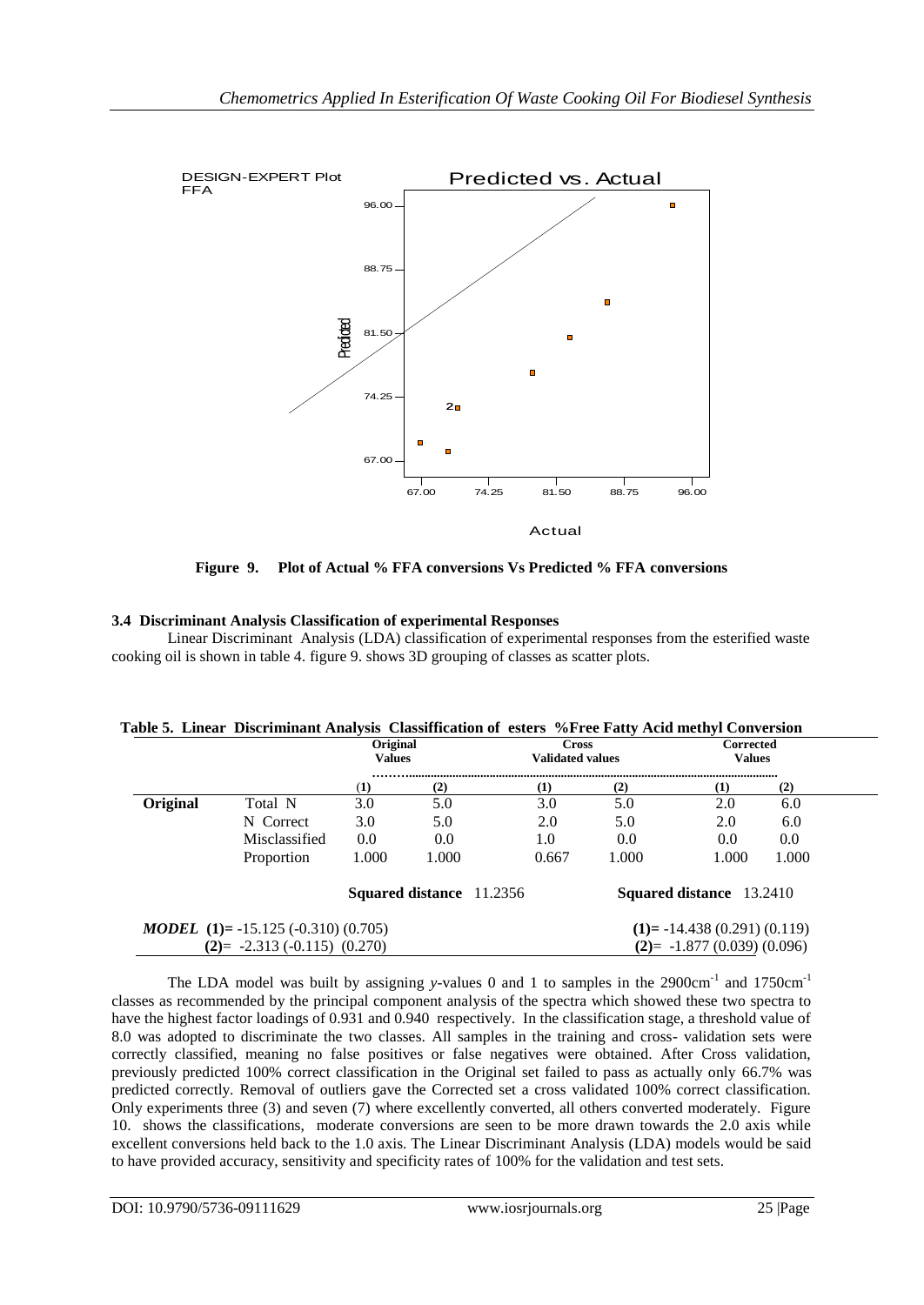

**Figure 10. Scatter plot of classified % Fatty Acid Conversions**

| 3.5 Multivariate analysis of %Free Fatty Acid Conversion |                                             |  |  |  |
|----------------------------------------------------------|---------------------------------------------|--|--|--|
|                                                          | Table 6. FT-IR-PCA Extraction of components |  |  |  |

|     | Table 0. FI-IN-I CA EXUAÇION OI COMPONENTS |                    |                 |  |  |  |
|-----|--------------------------------------------|--------------------|-----------------|--|--|--|
| Run | 1750-1725 cm-1                             | $1160 - 1050$ cm-1 | $2,788 - 3,037$ |  |  |  |
|     | 16.80                                      | 49.19              | 11.59           |  |  |  |
| 2   | 11.63                                      | 11.45              | 12.39           |  |  |  |
| 3   | 58.86                                      | 59.44              | 54.09           |  |  |  |
| 4   | 51.51                                      | 44.72              | 15.41           |  |  |  |
| 5   | 24.86                                      | 61.64              | 18.33           |  |  |  |
| 6   | 40.81                                      | 99.46              | 39.92           |  |  |  |
|     | 86.46                                      | 93.07              | 85.22           |  |  |  |
| 8   | 38.02                                      | 39.32              | 27.47           |  |  |  |

The regions of the FTIR spectra with more important information were selected for multivariate analysis with principal component analysis (PCA). The selected regions were within the ranges of  $649 - 1,816$ cm<sup>-1</sup> and 2,788 – 3,037 cm<sup>-1</sup>, as shown in Table 6. In the spectral regions, there is chemical information from formed methyl esters and residual acylglycerols that did not transform during the methanolysis of the waste cooking oil [32]. The principal signals of the methyl esters were *v*C=O in 1700-1800 cm<sup>-1</sup> cm-1, CH<sub>2</sub> stretch in  $2800-2900 \text{cm}^{-1}$  and  $\overline{v}$ O-C-C in 1160–1050 cm<sup>-1</sup>. The acylglycerols present similar signals but with small displacements that can be differentiated through the multivariate analysis technique.

PCA was performed on the reflectance spectra of the eight samples (24 spectrum) that were obtained in the reaction with experimental factorial design. After the preliminary analysis, the best conditions for data treatment were found and the principal components (PC) were calculated. outliers were detected and removed. With PCA it was possible to describe 85% of the data with component one alone as shown in table 7. And Scree plot in figure 11. Each calculated PC explains the individual contribution to the total variance. The factor loadings from Principal component one (PC1) at 0.940 showed the carbonyl region at 1720-1740cm<sup>-1</sup> to have the highest chemical contribution to the response. These peak is known to have an ester group overlaped by a fatty acid which is stripped off by methanolysis of triglycerides, a change is observed around this peak after esterifcation as it becomes more intense and a reduction in the base area. The FT-IR/PCA developed for the chosen experimental factorial design proved that some experimental conditions are determining factors in reaching high conversion in biodiesel production by methanolysis of waste cooking oil.

**Table 7. Total Variance of principal components Explained**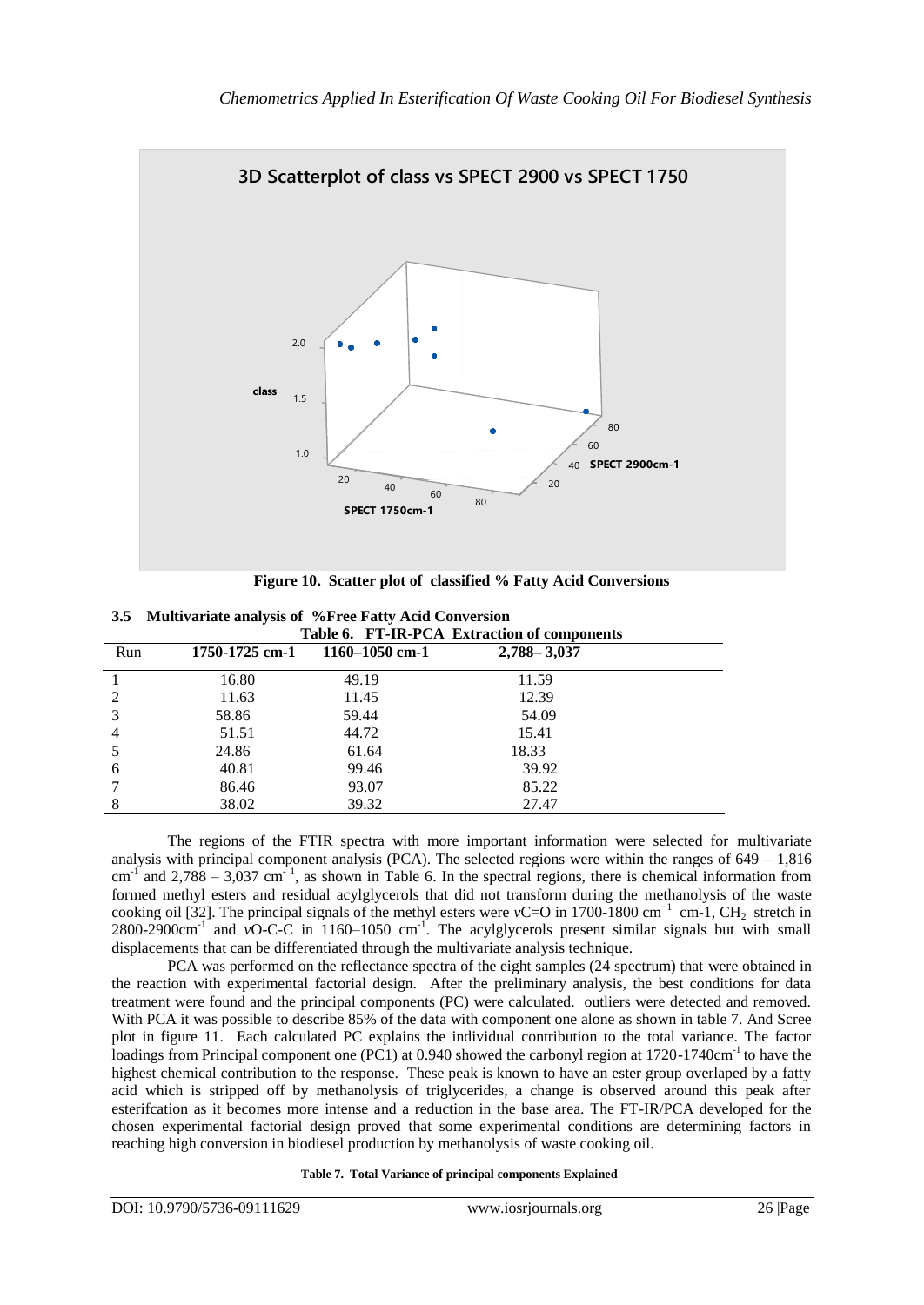| Component | Initial Eigenvalues |               |              |       | <b>Extraction Sums of Squared Loadings</b> |              |
|-----------|---------------------|---------------|--------------|-------|--------------------------------------------|--------------|
|           | Total               | % of Variance | Cumulative % | Total | % of Variance                              | Cumulative % |
|           | 2.569               | 85.640        | 85.640       | 2.569 | 85.640                                     | 85.640       |
|           | .267                | 8.887         | 94.527       |       |                                            |              |
|           | .164                | 5.473         | 100.000      |       |                                            |              |

Extraction Method: Principal Component Analysis.



**Figure 11. Scree plot of extracted components**

## **3.6 FTIR-PLS prediction of %FFA Conversion**

The FTIR spectra of the eight experimental design runs (experiments) were employed to derive a calibration equation relating FFA content to the integrated area of the (C=O) absorption of FFA (1700 - 1800 cm−1) by a simple linear regression. This equation was subsequently used to predict the Free Fatty Acid (FFA) contents of eight (8) esterification experiments from FTIR spectra, and the predictions obtained were compared with the FFA contents determined by the standard titrimetric method (AOCS 1989). Taking the latter data as the true reference values, the accuracy of the FTIR predictions was assessed in terms of mean difference (MD) and standard deviation of the differences (SD) as suggested by [31].

The spectra of FTIR were reported for esterification of the waste coooking oil (WCO) at different reaction times, catalyst weight, and methanol-oil molar ratio. Knowing that during esterification reaction, the amounts of mono-, di- and triglycerides differ according to the reaction conditions, a PLS model was developed to monitor the reaction and evaluate the conversion of free fatty acids, Table 9. shows the FTIR predictions of % FFA Conversions obtained using the PLS model proposed. Figure 12. presents the graph of the predicted values relating to the reference titrimetric values for the PLS model, which was built using the FTIR spectra in the region of 1700 - 1800 cm−1 as independent variables and the %FFA conversion values of titrimetric analysis as dependent variables. The region of 1700 - 1800 cm−1 was chosen as independent variables to be a spectral region belonging to the group of ester carbonyls thus serving as a key parameter for the determination of conversion. As can be seen in the PLS model, the points are distributed around the line of bisection, showing that there is no systematic error in the predictions. In other words, there was a good correlation of this model determined by FTIR/PLS, showing a good P-value  $(0.001) < 0.05$  and a coefficient of determination  $(R_2)$  of 0.8185. This regression coefficient of the curve near to 1 indicates the efficiency of the model for making predictions above 80%. Thus, this PLS model served as reference model to determine the % FFA conversion of free fatty acids in the samples from esterification reaction at different reaction runs (experiments). The FTIR/PLS model has also been chosen in this work as a reference method, and has being used for predicting the yield of reaction of biodiesel production in Zagonel *et al*. 2004. In general, the proposed method (association between spectroscopic and PLS) was efficient for monitoring the esterification of waste cooking oil and is quite reliable for predicting the free fatty acid conversion to methyl esters in the esterification reactions**.** 

## **Table 8. ANOVA for FTIR –PLS Modelling**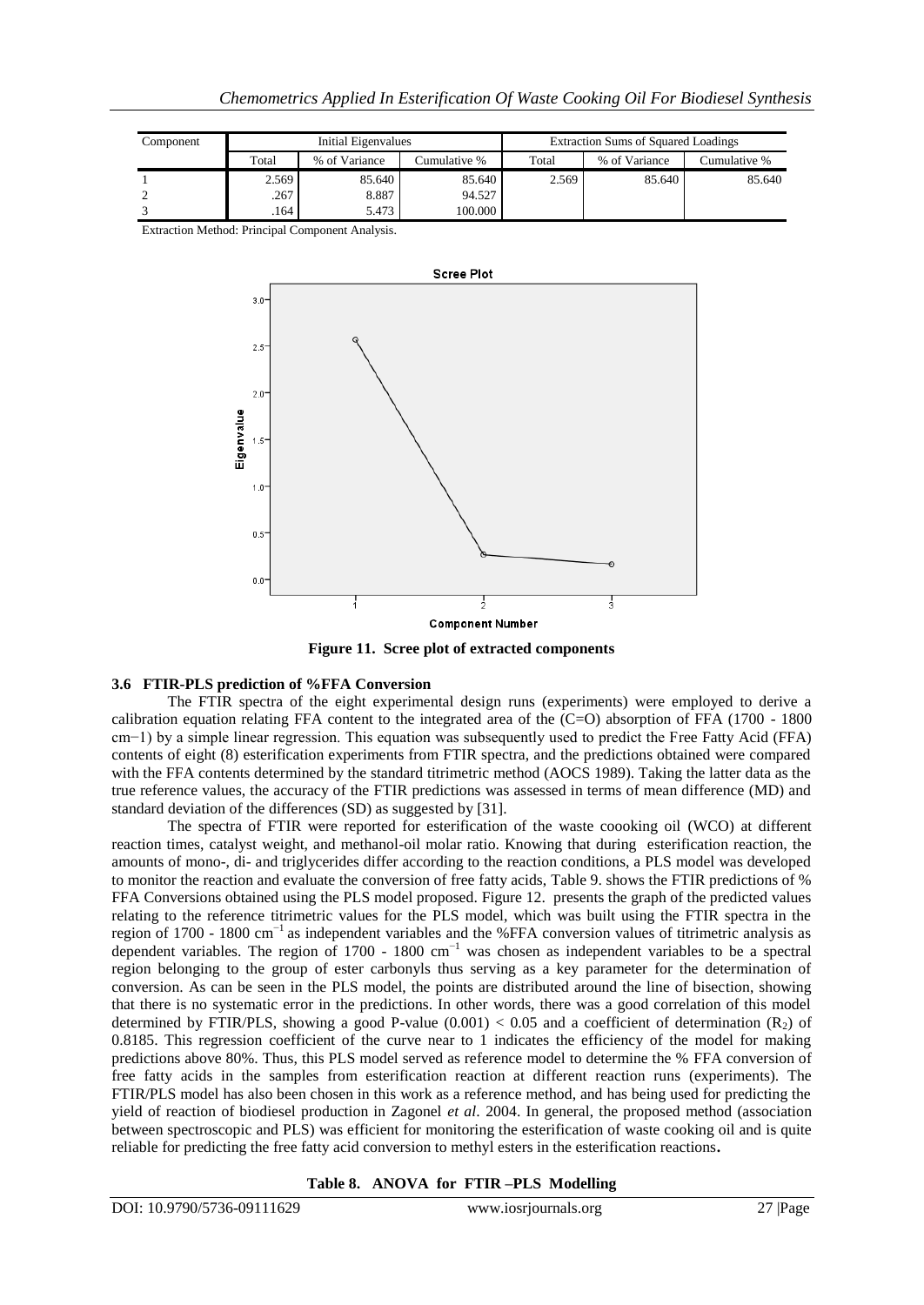| Source                | Degree of Fredom | Sum of Squares Mean Square F-value P-value |         |       |       |
|-----------------------|------------------|--------------------------------------------|---------|-------|-------|
| Regression            |                  | 570.666                                    | 570.666 | 45.75 | 0.001 |
| <b>Residual Error</b> |                  | 74.834                                     | 12.472  |       |       |
| Total                 |                  | 645.500                                    |         |       |       |

Model equation:

%FFA Conversion = (FTIR)  $62.7247 + 0.3663 + 0.940249$  (2)

| Run            | FT-IR (predicted) | <b>Titrimetric Analysis</b> |  |
|----------------|-------------------|-----------------------------|--|
|                | 68.6              | 67                          |  |
| 2              | 66.9              | 71                          |  |
| 3              | 84.3              | 87                          |  |
| $\overline{4}$ | 81.6              | 83                          |  |
|                | 71.8              | 71                          |  |
| 6              | 77.7              | 79                          |  |
| ⇁              | 94.4              | 94                          |  |
| 8              | 76.7              | 70                          |  |

**Table 9. Predicted FT-IR Spectroscopic and Titrimetric Methods Compared**



**Figure 12. % FFA Conversion plot of predicted FTIR Method against Titrimetric method**

## **IV. Conclusion**

These research suggests that it is possible using Chemometric techniques; Response surface methodology (RSM), Linear discriminant analysis (LDA), Principal component Analysis (PCA) etc. and Spectroscopic methods to create a viable biodiesel feedstock from waste cooking oil by evaluating, classifying and also predicting percentage free fatty acid (% FFA) conversion in successive esterification processes in comparison to laboratory experimental methods. PLS-FTIR prediction gave 87% of the results to have been correctly predicted. Chemometric techniques would prove to be useful for researchers in developing countries with limited resources to enhance theoretical validation of results.

## **Acknowledgement**

The authors would like to thank A.B.U Zaria Chemistry Department. and NARICT